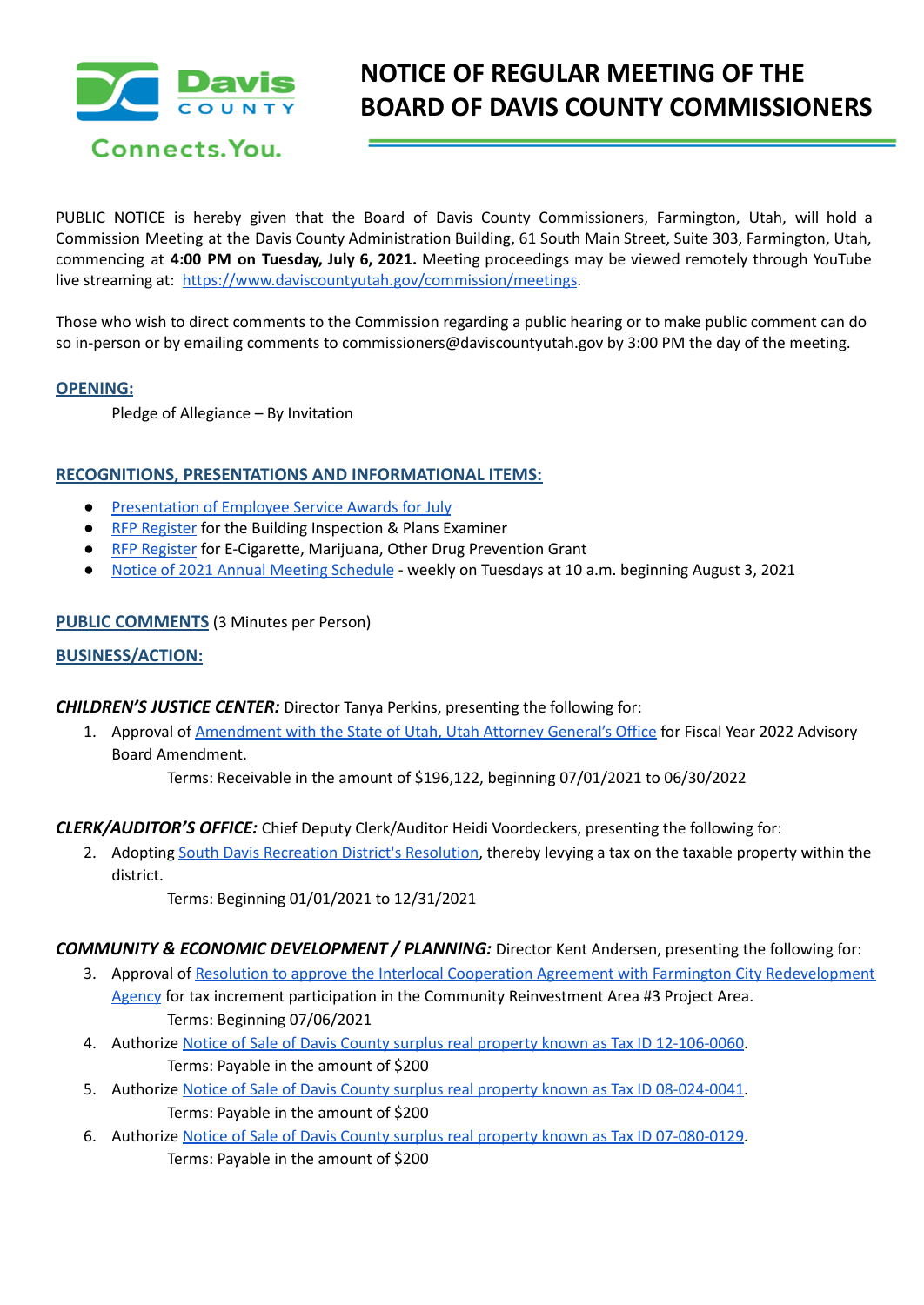7. Approval of Davis County Tax Increment Financing Project Area [Participation](https://drive.google.com/file/d/1HmsTBc-rNjMaLjJxLoj7ACyTbEjDbfXg/view?usp=sharing) Guidelines.

*FACILITIES:* Director Lane Rose, presenting the following for:

8. Approval of Contract with Marble [Ventures,](https://drive.google.com/file/d/1HqQWsVgm1siemG83mfX439qLCxhyb9e9/view?usp=sharing) Inc. for installation of a new countertop for the reception desk at Central Davis Senior Center. Terms: Payable in the amount of \$4,960.03

*HEALTH:* Director Brian Hatch, presenting the following for:

- 9. Approval of Contract with Utah Department of [Environmental](https://drive.google.com/file/d/1tt_-he2mPCRUCaMSxqXg5WNTqu9oNj_x/view?usp=sharing) Quality to provide environmental services in the areas of general services, air quality, drinking water, scope of work, used oil, and other water quality services. Terms: Receivable in the amount of \$125,413, beginning 07/01/2021 to 06/30/2022
- 10. Approval of Contract [Amendment](https://drive.google.com/file/d/1Mn36tio_ymkJXtUoAOVQMKciwsaqkwVD/view?usp=sharing) Memo from Utah Department of Human Services, Division of Aging and Adult [Services](https://drive.google.com/file/d/1Mn36tio_ymkJXtUoAOVQMKciwsaqkwVD/view?usp=sharing) for Aging Medicaid Waiver budget for SFY2022.

Terms: Receivable in the amount of \$40,500, beginning 07/01/2021 to 06/30/2022

11. Approval of Contract [Amendment](https://drive.google.com/file/d/1nSGqBlfULWL5a1r22pV_6q_Typ0CA8lz/view?usp=sharing) Memo with the Utah Department of Human Services, Division of Aging and Adult [Services](https://drive.google.com/file/d/1nSGqBlfULWL5a1r22pV_6q_Typ0CA8lz/view?usp=sharing) for pass-through funds for SFY22.

Terms: Receivable in the amount of \$1,837,900 (increase), beginning 07/01/2021 to 06/30/2022

*HUMAN RESOURCES:* Director Chris Bone and Attorney Todd Utzinger, presenting the following for:

12. Approval of Grant Award Agreement with Utah Indigent Defense [Commission](https://drive.google.com/file/d/1-FZeXfj6H_tsFl_XfvGRXaT0Giajzhq5/view?usp=sharing) - Funding wages for one (1) administrative staff position and (1) contracted legal defender attorney for Davis County Indigent Legal Defenders Program.

> Terms: Receivable in the amount of \$155,500 with a local match of \$2,392,289, beginning 07/01/2021 to 06/30/2022

## *PUBLIC WORKS:* Director Adam Wright, presenting the following for:

13. Approval of Resolution Adopting and Approving an Interlocal [Cooperation](https://drive.google.com/file/d/1HEQcKZcnZFy0_LUAlVeb4M2fNw2tQoPU/view?usp=sharing) Agreement with Layton City for the Sugar Factory Drain Line at 2700 West.

# *SHERIFF'S OFFICE:*

14. Chief Deputy Susan Poulsen, presenting for: approval of Interlocal [Cooperation](https://drive.google.com/file/d/1bJWvOmPZRYzjv_tJ7wgC1JO0p6xvJMPR/view?usp=sharing) Agreement with South Weber [Fire](https://drive.google.com/file/d/1bJWvOmPZRYzjv_tJ7wgC1JO0p6xvJMPR/view?usp=sharing) for dispatch services.

Terms: Receivable in the amount of \$9,864.80, beginning 07/01/2021 to 06/30/2022

15. Chief Deputy Andy Oblad, presenting for: approval of Contract with Garrett Dental [Services,](https://drive.google.com/file/d/1Hnr2J8jP1eDOgn1fQFLSjQiL-PKFW28q/view?usp=sharing) PLLC for dental services for the Davis County Correctional Facility.

Terms: Payable in the amount of \$89 per hour of service, beginning 07/06/2021 to 12/31/2021

# *TREASURER'S OFFICE:* Treasurer Mark Altom, presenting the following for:

16. Approval of Addendum to Loomis [Agreement](https://drive.google.com/file/d/10ZXsV4hIU1c0kLQ7oG6nqGRL2e_IFdon/view?usp=sharing) to change Treasurer and Animal Services to three times per week. Terms: Payable in the amount of \$353.58 per month + fees per department, beginning 07/06/2021 to 06/30/2022